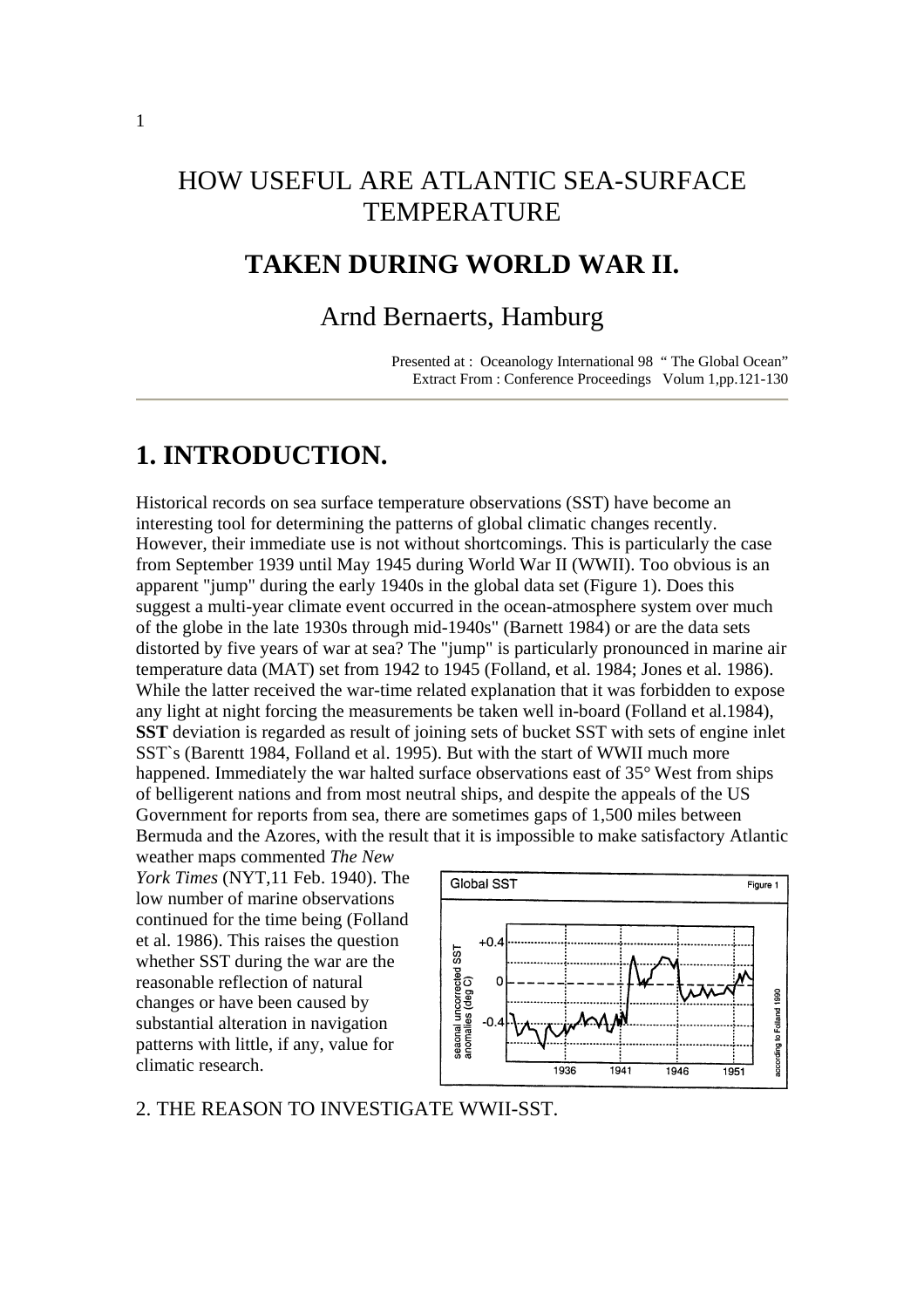Since SST data sets have been used for climate research, their time-varying biases have been scrutinized for applicable correction figures (Folland et al. 1995). Originally collected for compiling climatologic and oceanographic Pilot Charts and subsequently gaining prominence in weather forecasting, the present use of historical mean annual SST is based on a different observation quality. While the former use was confined to describing a status, any series of SST averages for climatic change should indicate dynamic processes (Bernaerts 1997). For this purpose, the heterogeneosity of historical marine data series is paramount and requires observations under comparable circumstances. Most observations were collected by merchant vessels since 1870 when systematic sampling commenced. Generally it is assumed to be done on fairly homogenous conditions except of evolving observational practices thus rectifying the application of staggered but uniform corrections for time periods (Barnett 1984, Folland et al. 1995)). But at least during WWII, seagoing was much different from common shipping. The circumstances and procedures for observations went far beyond evolution in observational practices and a mere abrupt transition from the use of uninsulated or partially insulated buckets to the use of engine inlets for measuring SST.

While the paper concentrates on the latter the underlying purpose is to arouse a more critical approach in investigating historical SST in particular in regard to any application of uniform correction figures from about 1870 to 1970. Shipping and navigation varied considerably during this time period. Size, type and routing of vessels changed. The collection of data served other purposes. Their reassessment for dynamic processes would at first glance require reassessing individual or groups of observations, e.g. sailing, steam or motor vessels. Shortcomings in this respect and applied corrections figures may look reasonable but are not necessarily of value for climate change research. As clarification and evidential reasoning in this respect for a time period for 100 years is too big a task presently, investigating the extreme significant WWII period may however provide enough indications for a more comprehensive review of SST. After all, a very significant warming of the northern hemisphere in the 1920's and 1930's was halted with the commencement of WWII. Central Europe and Scandinavia experienced the coldest winters for more than 100 years during 1939-1942 (Liljequist 1943) causing concern whether a period of extreme winters comparable to those from 1780-1859 had started (Rodewald 1948). While the cause of this sudden climatic "irritation" could be anthropogenic as a result of war at sea (Bernaerts 1996) the winters turned back to "normal" once the war at sea turned global in 1942. However, global average temperature remained low for three decades; more pronounced in the northern than in the southern hemisphere (Folland,Karl et al. 1990b). WWII data may have more to tell than mere odd looking statistics.

### 3. GENERAL OBSERVATION PRACTICE

#### **Non-merchant vessel SST.**

As of the beginning of WWII access to and handling of weather related information changed in many respects. Belligerent states regarded them as secrets. Merchant ships stopped supplying data fearing that German submarines might notice their positions. As it became impossible even for the US Weather Bureau to make satisfactory Atlantic weather maps, the United States assigned six Coast Guard cutters to two permanent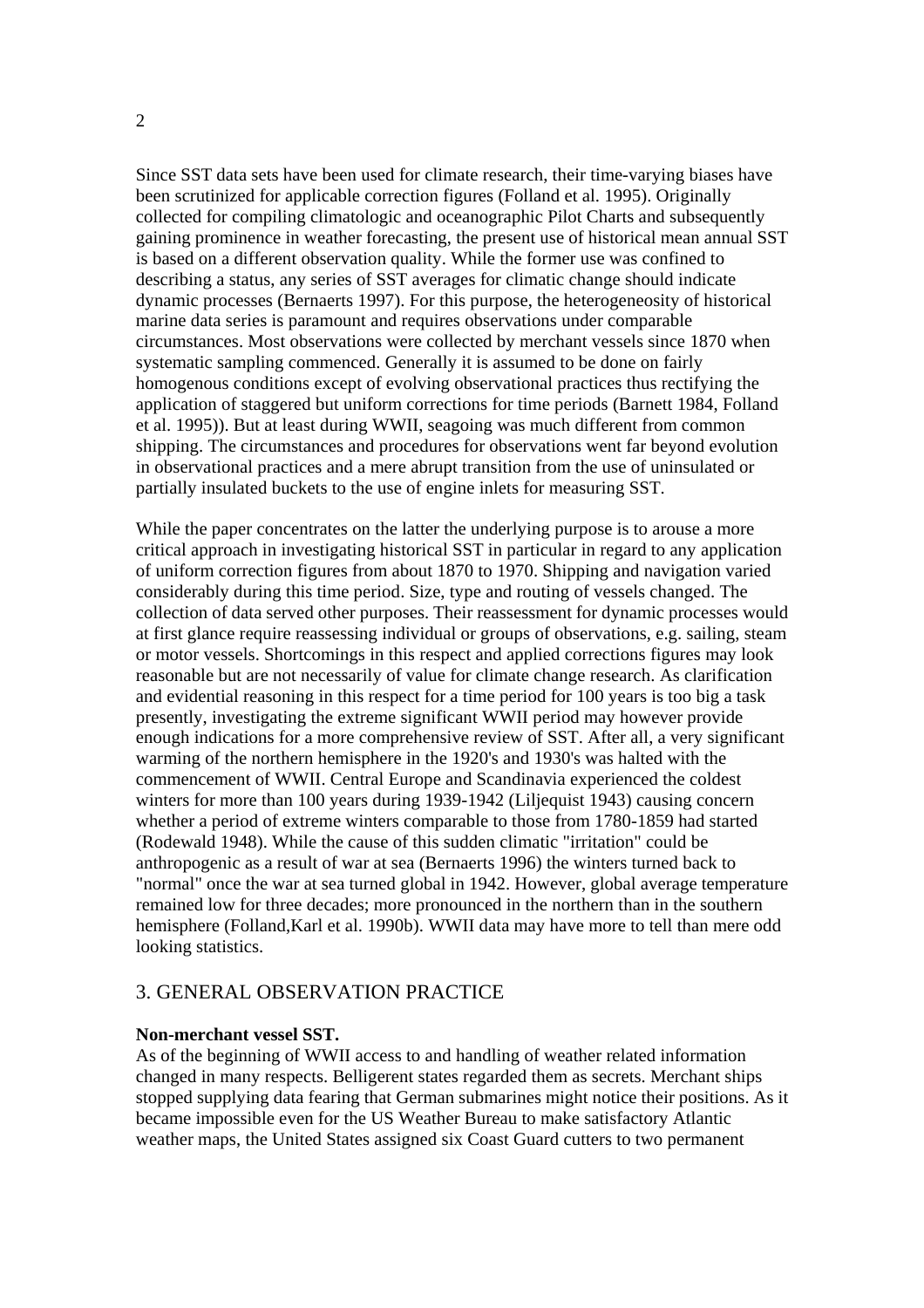floating weather stations on positions between Bermuda and the Azores in February 1940 (NYT 4 Feb.1940).

On the other hand, every nation at war made extreme efforts to gain the best possible data. Never before had such a quantity of methods and human resources been employed to collect marine data. Many ships and submarines were especially assigned for this purpose. German submarines (U-boats) took frequently positions in the Western Atlantic to serve as weather ships. The personnel of the US Airforce and US Navy weather services increased from 2500 in 1941 to 25,000 in 1945, with many hundreds of trained and well-equipped weather observers doing their service on board merchant and naval ships (Bates et al. 1986). Accordingly, it must be generally assumed that all possible care was taken to obtain the best possible and reliable measurements.

Nevertheless, this does not necessarily imply that the observations taken by non-merchant ships represent "sea surface" temperatures. Somehow observations from an aircraft carrier or a cutter are likely to turn out very differently. In particular water temperatures taken by submerged submarines may have very little in common with SST. But what should arouse even greater suspicion is the immense variety of all sorts of ships and personnel conducting measurements as well as the many substantial changes in navigational pattern during WWII. There is little reason to assume that SST were and could be collected on an qualitatively even level with pre-war conditions.

#### **Cargo vessel's SST**.

During WWII, shipping was largely confined to travel in convoys escorted by warships. Warfare by submarines had first become a main threat to overseas navigation in First World War. When merchant ship losses by U-boats had risen to an average of 500,000 gross tons per month during 1916, the British Admiralty introduced a convoy system in summer 1917 on all main supply routes and to the extent of possible U-boat attacks, roughly the range up to 15° West, Gibraltar and the Mediterranean Sea. The system immediately recommenced with the start of WWII and neutral shipping was soon anxious to join the system. Of 5,500 ships escorted until the end of 1939 (NYT 4 Jan.1940) only a dozen ships were lost to U-boats. During the same period they sank more than 110 vessels sailing independently. However, setting-up, running and protecting convoys developed gradually with no escorts west of Rockall Bank (15°West) at all until July 1940. The first North Atlantic convoy with a permanent escort left Halifax on 27 May 1941 with a route close to Iceland, as escort vessels couldn't sail the full distance to the UK and had to be replaced midway at that stage of war.

A typical North Atlantic convoy consisted of 40 merchant vessels (max. 70) forming a square, up to ten ships in a parallel line (each 650 Meters apart), each followed by four or more ships (each 650 Meters apart). Thus, the merchant vessels in order covered a sea area of about 10 square nautical miles (NM). This square was circled by a varying number of naval vessels between one to three NM off and around the convoyed ships ( Costello et al.1977). At the early stage of the war the escorts often consisted of no more than three small naval vessels. The number continually increased throughout the war. During 1941/42, convoys were given an average protection of two destroyers, and five corvettes plus support vessels. Since 1942 North Atlantic convoys were often accompanied by more than 20 naval vessels including auxiliary aircraft carriers with 80

3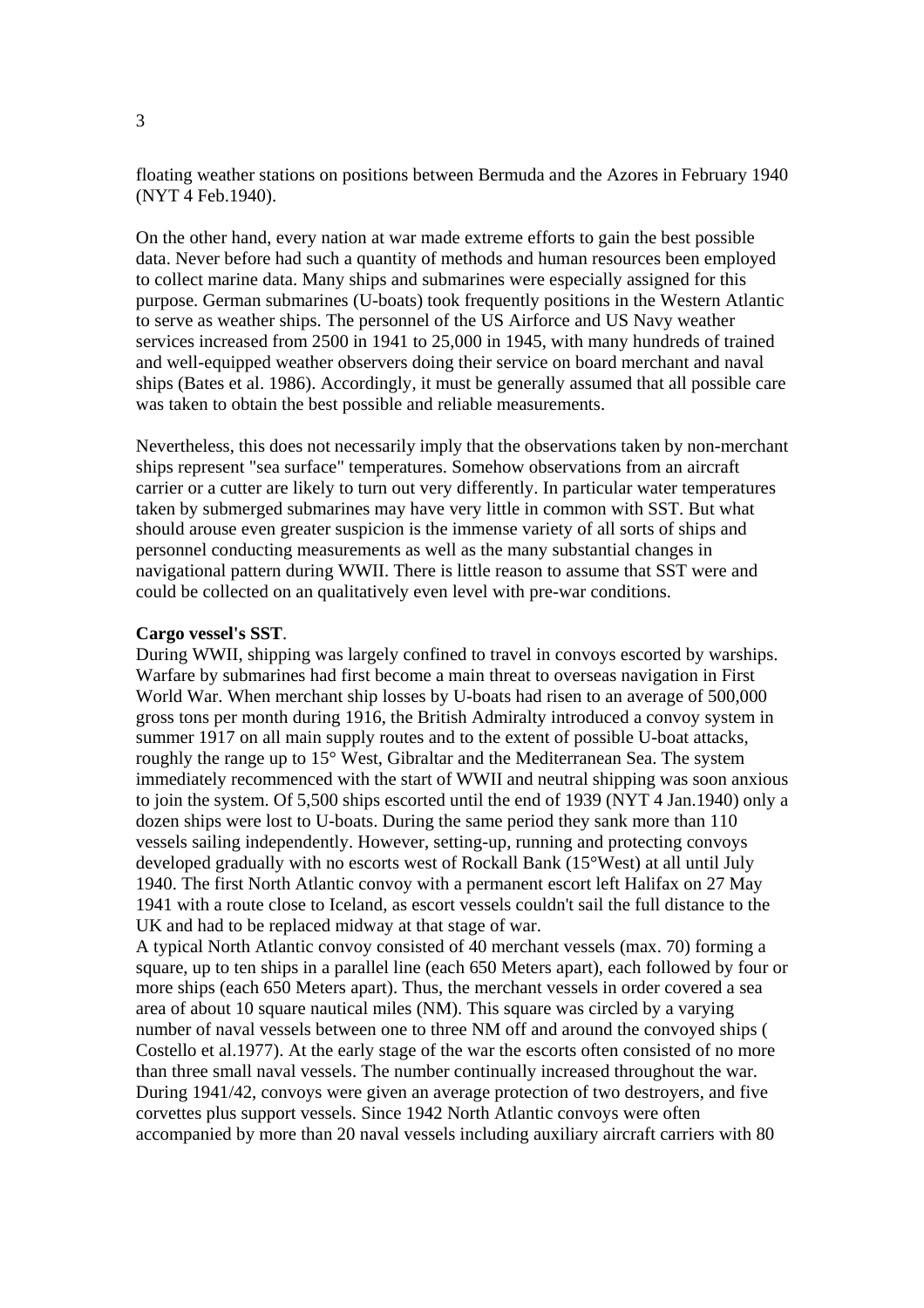combat planes. Air cover by land-based crafts was restricted to a couple of 100 NM off the Eastern coasts at first but increased continuously (Figure 2  $\&$  3) with 2200 aircraft searching and chasing submarines between July 1943 and May 1944 in the North Atlantic sinking roughly as much U-boats as the U-boats were able to hit and sink cargo vessels. The U-boats lost the Battle of the Atlantic in summer 1943.



Operational Limits of land-based aircrafts; Main operational areas of U-boats and success. Source: Roskill, S.W.; The War at Sea 1939-45, HMSO/UK

The protection of convoys against submarine attacks was based on the two principles that the escort was to detect, to hunt and to destroy enemy submarines and surface raiders, while the convoyed merchant vessels "zig-zagged", i.e. changing course in accordance with the leading ship to minimize hits by torpedoes. Any "zig" was executed by altering the course by 90 degrees to starboard or port and to speed to the keel water line of the previous ships- column (on the left or the right side before the "zig" was ordered) followed by the "zag" by altering the course by 90 degrees again back to the previous course once the keel water line of the former ships' column had been reached. Thus the vast majority of all convoyed ships always sailed through water already passed by a number of other ships only few minutes ago. This could be one or even nine ships. Any SST taken by one of these ships can not be regarded as being taken from the 'sea surface' or compared to peace time SST. Actually, the water measured often might have become an undefinable `mix` from the surface down to 10 meter and more. In accordance with seasonal changes of temperatures in the upper surface layer (Lamb 1955), SST taken during the summer the temperature should tend to be colder and warmer during winter than the `true` figure. In addition, all ships permanently released hot cooling water and this may have affected all observations by ships behind, as it can not be excluded that seawater was taken at places with strong `mixed-up` water by bombs and depth charges or other military activities. Accordingly, not the means of measurement, type of bucket or engine water inlet is the principle question but the extent to which the seawater measured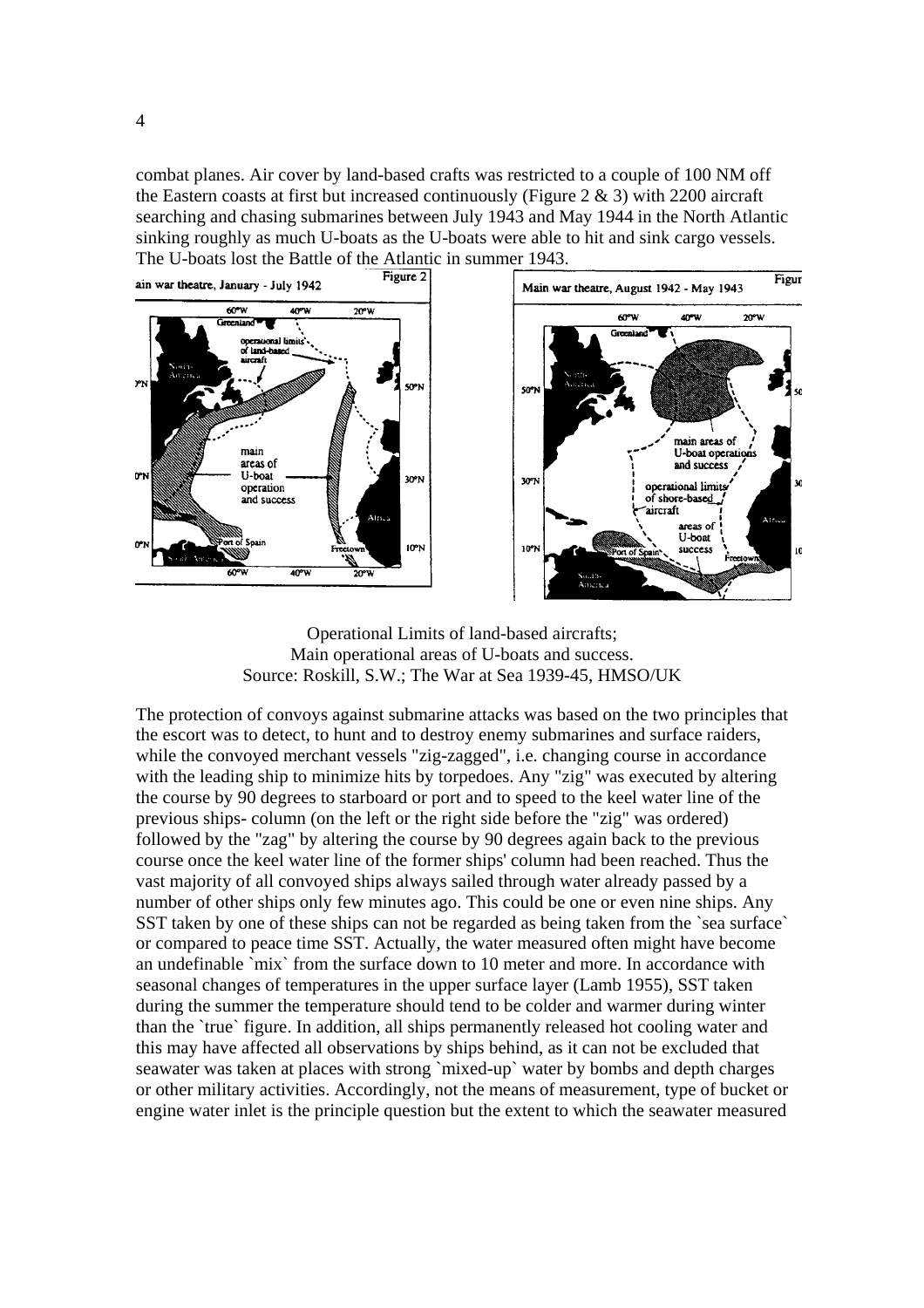was different from an "unaffected" sea and whether any deficiency in this respect can be compensated by a corrective.

#### **Impact by sailing schedule, routing, and observation**.

At no time during WWII were observations taken on a consistent basis comparable to peacetime shipping. Sailing was bound to only a few points of destination on either side of the Atlantic and only in intervals. Ships were grouped into slow and fast convoys. Routing changed several times for various reasons. Only when the Allied naval escorts became fit for long distance (e.g. re-oiling at sea) and available in sufficient number (since 1943) did convoys sail along the great circle (shortest route). But when a convoy passed out of range of air cover, as it was still the case in 1943 (Figure 3), they could run into a several days battle with a dozen or more U-boats, which stretched over more than 1000 NM on route. In particular, the situation in the Northern North Atlantic was strung with hundreds if not thousands of significant aspects. E.g. a huge mine barrage of about 100.000 devices was laid between the Orkey Island and Iceland after the Germans invaded Norway (Hartmann 1979). Arctic convoying to Archangel/Murmansk started in August 1941 using routes very far to the north during summer time. Until May 1945 the number of east- and west-bound convoys total was 75, less than two per month on average but none from the end of June to September 1942.

After 57 months of war at sea the end result is impressive. The allies completed 300,000 Atlantic voyages during the war (Winton 1983) which means that more than 99% of all ships reached their destination. The allies and neutral losses by all war causes account for 5,411 merchant vessels with a total of 22 million gross tons; roughly half of it in the Atlantic theatre.

### 4. ATLANTIC-SST AND THE BATTLE OF THE ATLANTIC.



the Battle of the Atlantic.

#### **Method of Discussion.**

 Recently, Folland & Parker (1995) gave a detailed account of regional SST during WWII. The SST anomalies in the North Atlantic north of 30° N (Figure 4), or north of Gibraltar and Jacksonville/Florida have a similar feature as the global SST in Figure 1. The northern part of the Atlantic saw what is generally regarded as

Any detailed investigation on the relation between SST in one place and the war activities at the same time is out of question. But this war in the Atlantic developed circumstantial features which allow some generalizations. It is the aim to identify very significant patterns and to discuss these on a time related basis with the Atlantic SST anomalies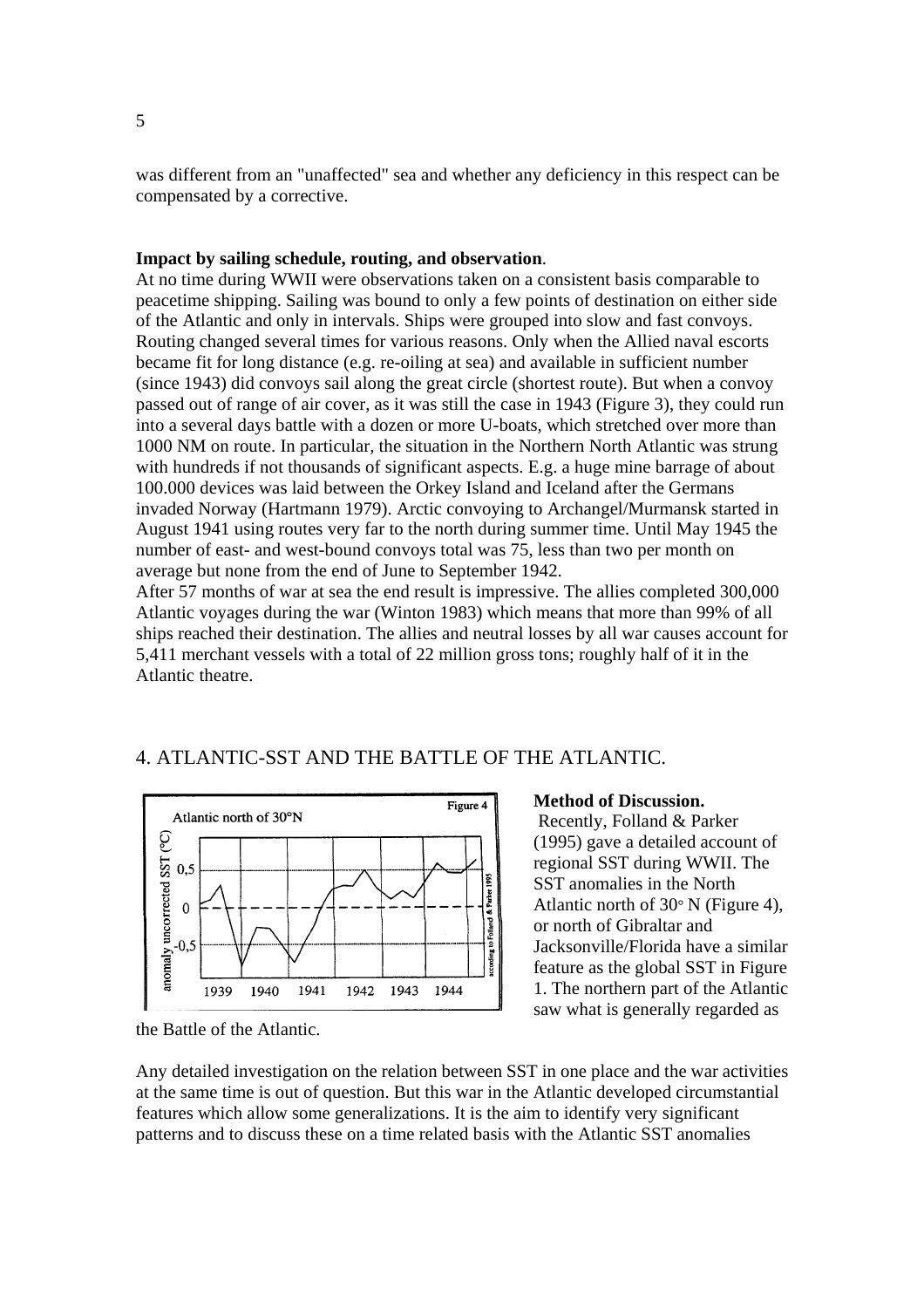As the activities of U-Boats formed the major threat to ocean shipping, it is possible to summarize main areas of activities and the rate of success at a given time as shown in Figure 5. In addition the SST anomalies for the subtropical Atlantic 30°N to 30°S (Figure 5c) and some further data are given to provide a reasonably complete picture, as a considerable number of Axis submarine were active down to 10°N temporarily with considerable scores an route to West Africa (Sierra Leone) in 1941 and off South America (Northeast coast) 1942-1943 (Fig. 2 and 3). The Mediterranean war theatre required enormous supply from the United States, the United Kingdom and the southern hemisphere.



In full awareness of the fact that the method applied in accordance with Figure 5 is extreme in itself some additional remarks regarding navigation and warfare at a certain time of WWII should be made. They are selective and merely indicators of what should actually be taken into account for investigating the reliability of WWII SST in depth. Here, they shall be regarded as a mere hint for further considerations. After all, this paper attempts to question foremost the applicability of general correction figures. For this purpose realization of the variety of conditions of sampling and any uncritical processing into SST data sets is a precondition.

#### **Northern Atlantic ( Figure 5a).**

#### a) 1939:

Pre-war SST observation were mainly provided by European ships. When WWII started on September 1, more than 80% of the world's merchant fleet were coal burners. The German merchant fleet was swept from the Atlantic within weeks. Ships previously engaged in voluntary observations refused to transmit. Liner trade changed, ceased or sailed together with tramp ships in protected or unprotected convoys while very fast vessels continued to travel on their own, zig-zagging when danger was imminent. Consequently, it is difficult to assume that SST were sampled in accordance with former procedure and care, or to assume that log-book entries on SST can any longer be regarded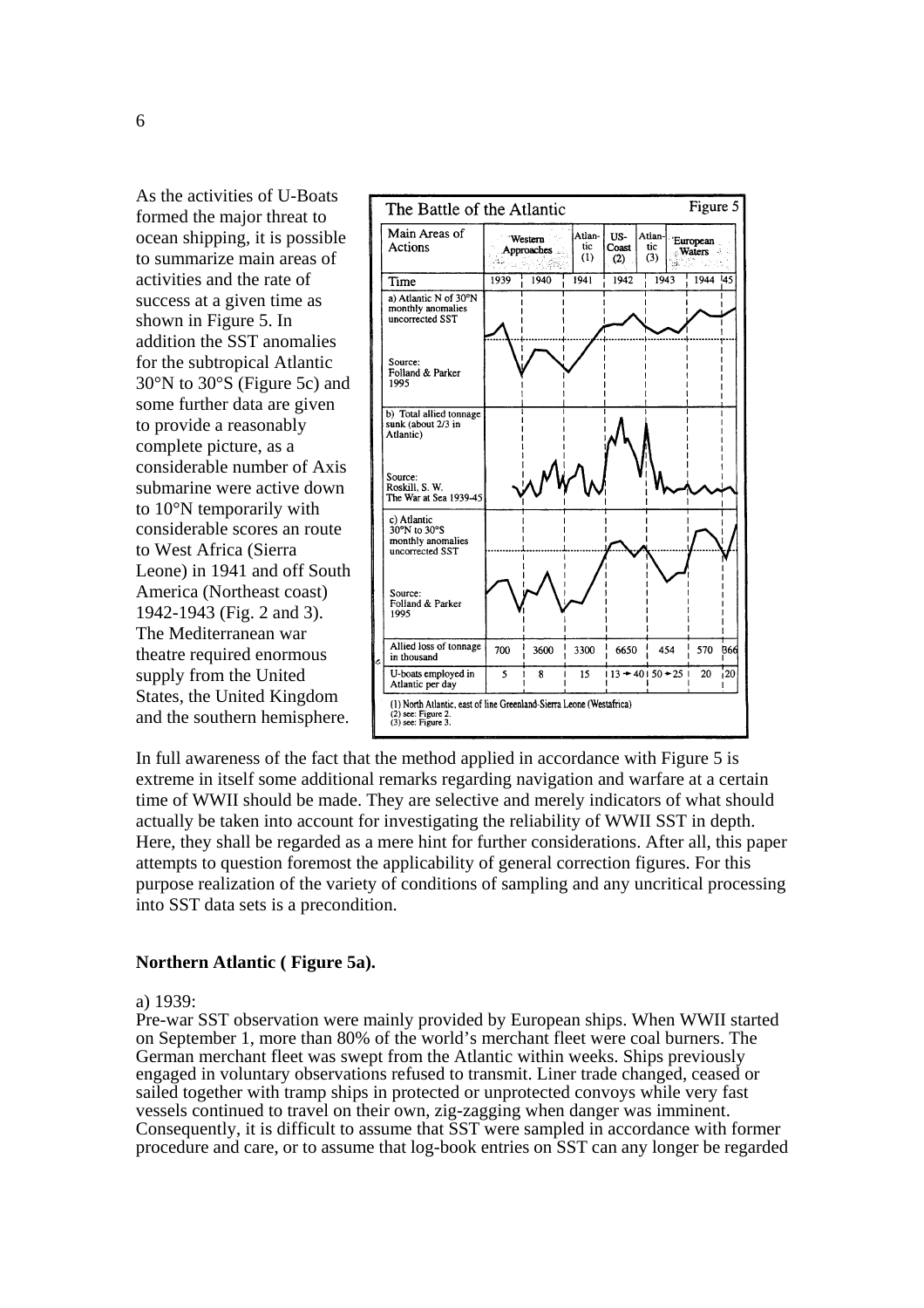as taken by buckets until the ambush on Pearl Harbor in December 1941 (Folland et al. 1995), although under severe threat by U-boats and raiders. Arming some 3,000 merchantmen with 4.7-inch guns within twelve months (Slader 1995) was another twist on shipping pattern.

A sharp drop by 1.5 °C in late 1939 (Figure 4) is noticeable. During the same time the number of observations dropped either to about 10 to 20% of pre-war figures (Folland et al. 1990). This small number shall now be representative for an area effected in the East-Atlantic by war activities and in the West-Atlantic by 'nervousness'. Where ships recorded engine SST figures it would be necessary to regard them as too warm (Kent et.al. 1993) requiring a negative correction. But in 1939 most ships were still coal burners and little attention has been paid (Russeltvedt 1936) to evaluate the correctness of such data.

#### b) 1940:

Until March 1940 U-boat activities in the Atlantic concentrated on traffic near the Southwest coast of England/Ireland and around Scotland and ceased almost completely from April until June due to their participation in the German military seizure of Denmark and Norway. From there on, an average of nine submarines operated in the Northeast Atlantic attacking convoys at the surface during the night and with torpedoes. The temporarily higher SST in summer 1940 could be due to a relaxed attitude which quickly ceased toward the end of 1940 when submarines succeeded in sinking a monthly average of 200,000 gross tonnage (about 100 vessels) in the Atlantic per month.

#### c) 1941:

The northern and eastern Atlantic was no longer safe. Transatlantic convoys became more and more organized and protected. Since air coverage in the Western Approaches improved considerably in early 1941, U-boats attacked further into the Atlantic (45°W). When Iceland permitted the use of its harbors and airfields in July 1941, ship routing went much further north. U-boat attacks occurred to the South and East of Cape Farewell (Greenland) as a result. Russian convoys commenced August 1941. The ratio between ship and U-boat losses was 10:1.

The more the U-boats penetrated successfully into the Atlantic the more SST increased.

#### d) 1942:

The United States was drawn into the war; U-boats attacked shipping in the eastern Atlantic from St. Johns to Port of Spain until July. The "U-boats paradise in American waters" amounted to a loss of 2.5 Mio tonnage while a similar figure required repair (Figure 2). By then an efficient North-South convoy system had been established and the defense and detection of U-boats improved. The battle turned back to the center of the Atlantic in particular in those areas which still out of reach for attack air planes, called "the gap" were severe weather conditions prevailed in December 1942 until February 1943.

The SST peak coincides with the culmination of the highest sunken tonnage by submarines per month; 700.000 Gross Tonnage in June 1942 and the anomalies remained positive.

#### e) 1943:

The threat by the U-boats to shipping in the Atlantic reached its azimuth during winter 1942/43 (Nov.42 & March 43),(Figure 3). An average of almost 50 U-boats was permanently pursuing convoys mostly attacking as pack of five and more. On the other hand convoying was increasingly perfected, supported by surface radar and underwater detection. U-boats were forced to remain submerged and once detected subject to *creeping attacks.* Naval vessels hunted the boats with depth charges if necessary for hours. By May 1943 U-boats had lost the Battle of the Atlantic. During this month they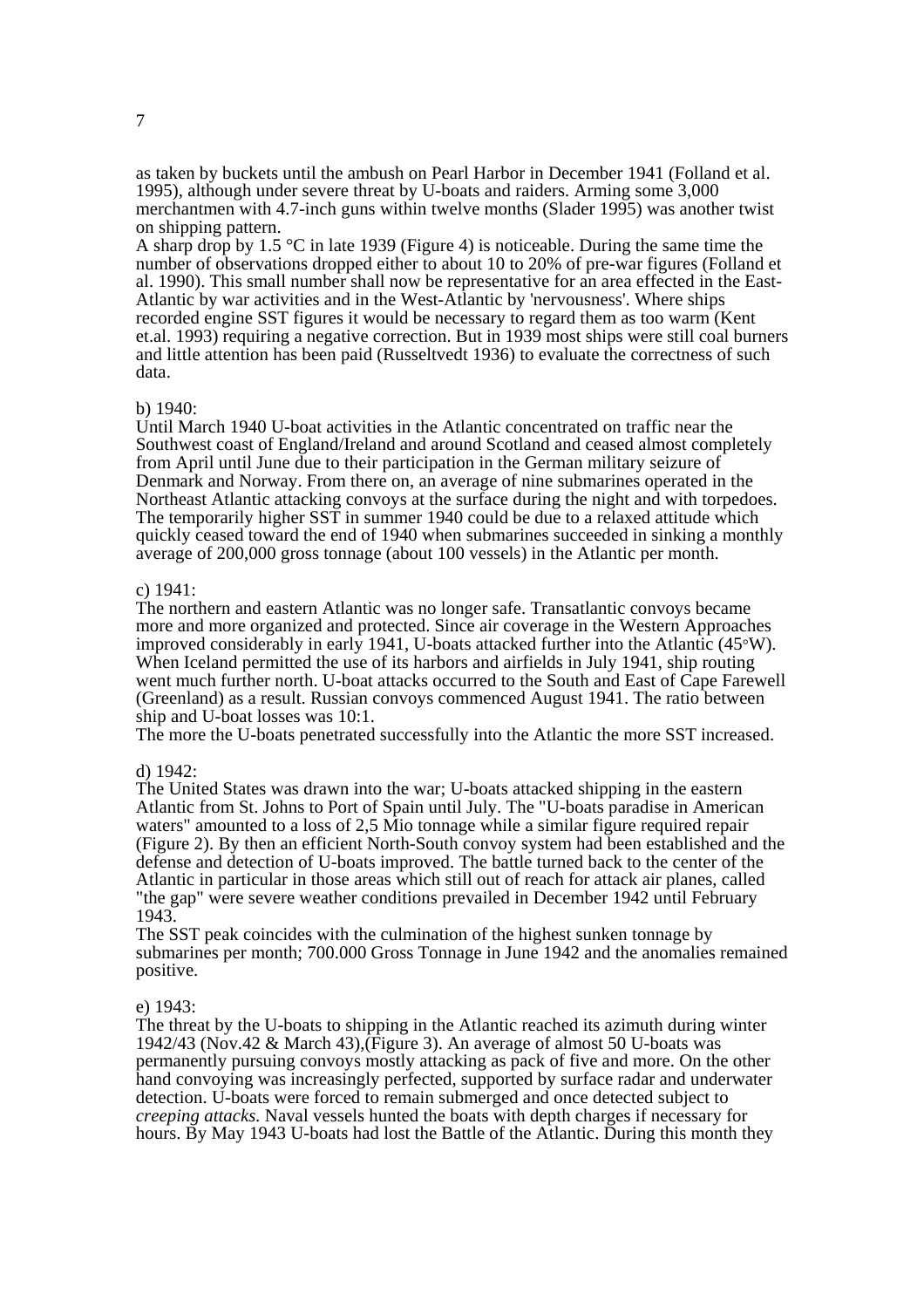only sunk 34 vessels compared with a loss of 27 U-boats. From then on the Allied forces exercised superiority in the Atlantic able to run their convoys efficiently and with little or no `zig-zagging`.

The impact on SST is likely to be reflected in the new rise in SST in the remaining months of the third war year.

#### f) 1944/45:

The Transatlantic convoys were run with high precision and protection. Nevertheless, the appearance of U-boats was not fully banned but could be held at bay with several hundred -thousand depth charges and air bombs.

SST remained high until the end of the war. Once the abnormal circumstances ceased in 1945, the high level of SST data series decreased simultaneously (Figure 4).

**Equatorial Atlantic ( Figure 5c).** From the total area of Figure 5c only one third, 10°N to 30°N can be generally regarded as involved in the Battle of the Atlantic. A major supply line from America to the Mediterranean Sea ran through this water. Many North/South and West/Eastbound convoys commenced in Port of Spain and Sierra Leone. What is noticeable is the simultaneous figuration in the graphs of Figure 5. In October 1942 the Allies' transferred 350 cargo vessels with the protection of 200 naval vessels across the Atlantic for the landing operation 'Torch' in North Africa. Late 1942 SST indicate a brief rise. A relation between employment of U-boats and the efficiency of

protected sea transport could be responsible for the positive SST during early 1944. Many U-Boats operated from France until the Allies landed in Normandy. The last U-Boats left their Biscay bases by end of August 1944. But the threat to navigation was only banned when Germany capitulated in May 1945.



**SST from Faroe Island by comparison**. For comparison purposes, wartime SST anomalies at Myggenæs Fyr/Faroer are given in Figure 6 together with the data from Figure 4. At that time the occupation of Denmark and Norway (April to June 1940) took place and during winter  $1940/\overline{4}1$  data are incomplete.

As Myggenæs Fyr is well situated in the North Atlantic and within the Gulf currents system, it comes closest to ship observations. At least these coastal observations should indicate patterns comparable to those of general Atlantic SST. Actually, it is highly divergent.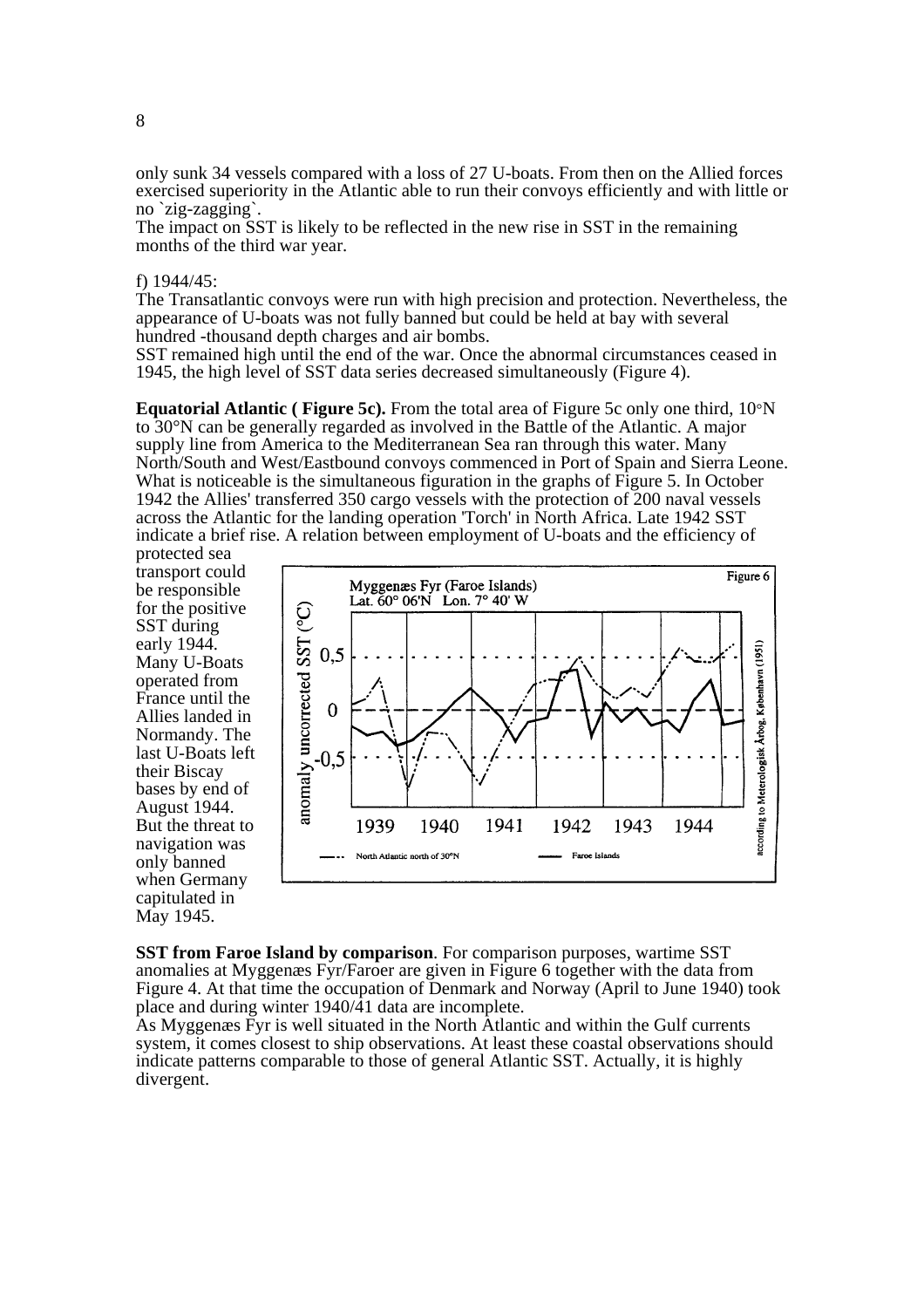## 5. CONCLUSION.

SST data series for WWII were taken under circumstances widely different to what one would generally regard as voluntary merchant ship observation (Bernaerts, 1997). These observations were anything but on a homogenous footing, making it difficult, if not impossible, to identify particular deficiencies and to define corrective figures. Too many and too different factors may have influenced SST at that time. In addition, comparison with a number of developments and ship protection procedures in WWII the time corresponding average of SST figures indicate the possibility of considerable inter-links with war-time events. In contrast to ships sailing in the keel water of four to ten ships could no longer take their samples from sea surface water (bucket) or unwhirled water (engine intake). The more efficient, protected and speedy the convoys became and the less they faced an immanent serious threat, as was the case until summer 1943) the higher was the turnout of SST. The assumed correlation between the sudden `jump` in SST at the end of 1941 with an abrupt switch from water buckets to engine inlet measurements may explain something but is not necessarily convincing. The low level of records during the first two war years may be due to "stress of crews" the later high level due to sufficient convoying and naval and air control in the Atlantic. After all, the data level in 1939 and 1946 was equal. What caused the "diversions" between these years is not yet answered. This actually prohibits the use of general correction figures presently. As long as there is not more clarification on SST taken during WWII any use of WWII SST data in climate change research may easily lead to wrong conclusions. Only with utmost caution should WWII marine data be used.

#### References

Bates C.C. and J.F. Fuller. 1986. American`s Weather Warriors, 1814-1985. USA:Texas A&M University Press, pp 52-57.

Barnett, T.P. 1984. Long-Term Trends in Surface Temperature over the Oceans. Mon.Weath. Rev. 112, 303-312.

Bernaerts, A. 1997. Reliability of Sea-Surface Temperature Data Taken During War Time

in the Pacific. In: Proceedings PACON 1997 Hongkong, (in print).

Bernaerts A. 1996. Climatic Change 1939-1945 - A Matter Of War At Sea ? Peace to the Ocean Bulletin, No 9/10, Moscow, 177-179.

Costello J. and T. Hughes 1977, The Battle of the Atlantic. London.

Folland, C.K. and D.E. Paker. 1995. Correction of instrumental biases in historical sea surface temperature data. Q.J.R.Met.Soc. 121, 319-367.

Folland C.K. and D.E.Paker. 1990a. Observed Variations of Sea Surface Temperature. In: M.E. Schlesinger (ed.), Climate-Ocean Interation, Dordrecht, 21-52.

Folland C.K., T.K.Karl and K.Y.A. Vinnikov. 1990b. Observed Climate Variations and Change. In: Houghton J.T., G.J.Jenkins and J.J.Ephraums (eds.) Climate Changes, The IPCC Scientific Assessment, Cambridge, 194-238.

Folland, C.K., D.E.Paker & F.E.Kates. 1984. Worldwide marine temperature fluctuations 1856-1981. Nature 310, 670-673.